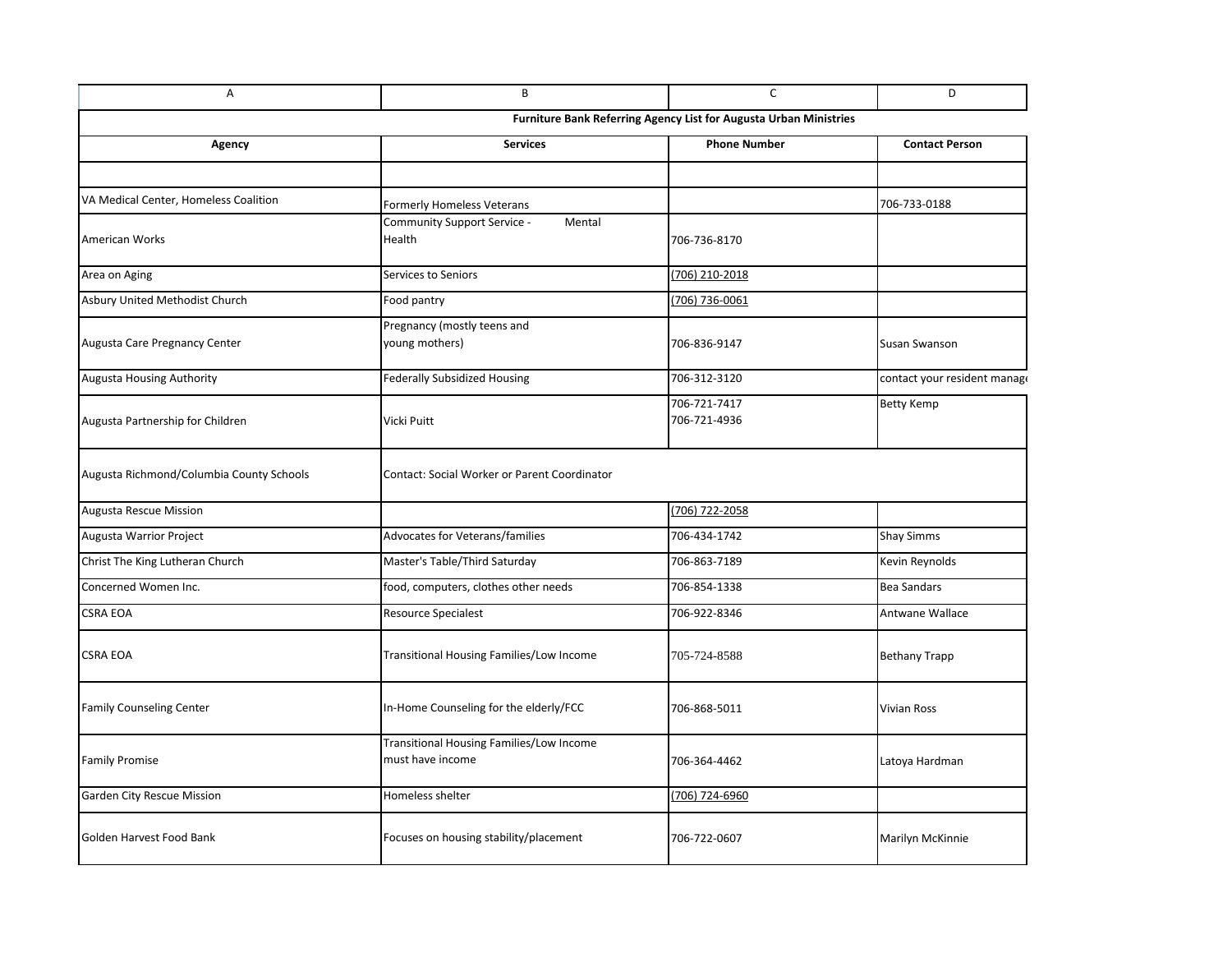| Living Waters Church                      |                                                                                                                                           | 706-860-0441                                            |                                   |
|-------------------------------------------|-------------------------------------------------------------------------------------------------------------------------------------------|---------------------------------------------------------|-----------------------------------|
|                                           | Food pantry                                                                                                                               |                                                         | Pastor, Oscar Whiteside           |
| <b>Mercy Ministries</b>                   | Low-Income and homeless families                                                                                                          | 706-823-0054                                            | <b>Jeff Miles</b>                 |
| Nation Church Residence                   | Bon Air/Richmond Summit residents                                                                                                         |                                                         |                                   |
| Oakey Grove Baptist Church                | Food, christmas assistance, job training                                                                                                  | (706) 863-4215                                          | Fred Griffin                      |
| Project Office, Ga. Dept of Public Health | Provides testing, education, support, counseling and<br>case management services<br>for HIV Aids clients in the CSRA                      |                                                         |                                   |
|                                           |                                                                                                                                           | 706-667-4829                                            | Jeanette Neal                     |
| <b>ReStart Augusta</b>                    | Beds for 1st time low-income families                                                                                                     | 706-469-2878                                            | By referral only                  |
| Richmond County Accountability Court      | Treatment Court of individuals charged with<br>DUI and Drug offenses                                                                      | 706-849-3484                                            |                                   |
| <b>Richmond Summit</b>                    | Senior living, disabled heads of households                                                                                               |                                                         |                                   |
| Safe Homes                                | <b>Emergency Shelter</b>                                                                                                                  | 706-738-2326                                            |                                   |
| <b>Salvation Army</b>                     | basis providing shelter to individuals and families<br>who are experiencing homelessness                                                  | Office: 706.434.3176                                    | Zenia Negron                      |
| Serenity Behavioral Health System         | Provides direct mental health services                                                                                                    | 706-755-0962                                            | <b>Troy Curry</b>                 |
| Serenity Behavioral Health System         | Provides direct mental health services to include:<br>medication, management, individual counseling,<br>independent living skill building | 706-755-0662                                            | <b>Stephen Martll</b>             |
|                                           |                                                                                                                                           |                                                         | Dinah Gunn / Thomasina<br>Stewart |
| Superlative Women's Initiative            | Life Skills for women/referral                                                                                                            | 706-733-8388                                            |                                   |
| United Way 211                            | Information an referral services                                                                                                          | 211                                                     |                                   |
| <b>Walton Options</b>                     | Support for those with disabilities                                                                                                       | 706-724-6262 ext.301                                    | <b>Eboney Newsome</b>             |
| Gospel Water Branch                       | family ministry, men's and women's, singles,                                                                                              | (706) 860-7091                                          | Decon Willis                      |
| VA Medical Center, Homeless Coalition     |                                                                                                                                           | contact VA Case Manager<br>706-724-7426 or 706-733-0188 |                                   |
|                                           |                                                                                                                                           |                                                         |                                   |
|                                           |                                                                                                                                           |                                                         |                                   |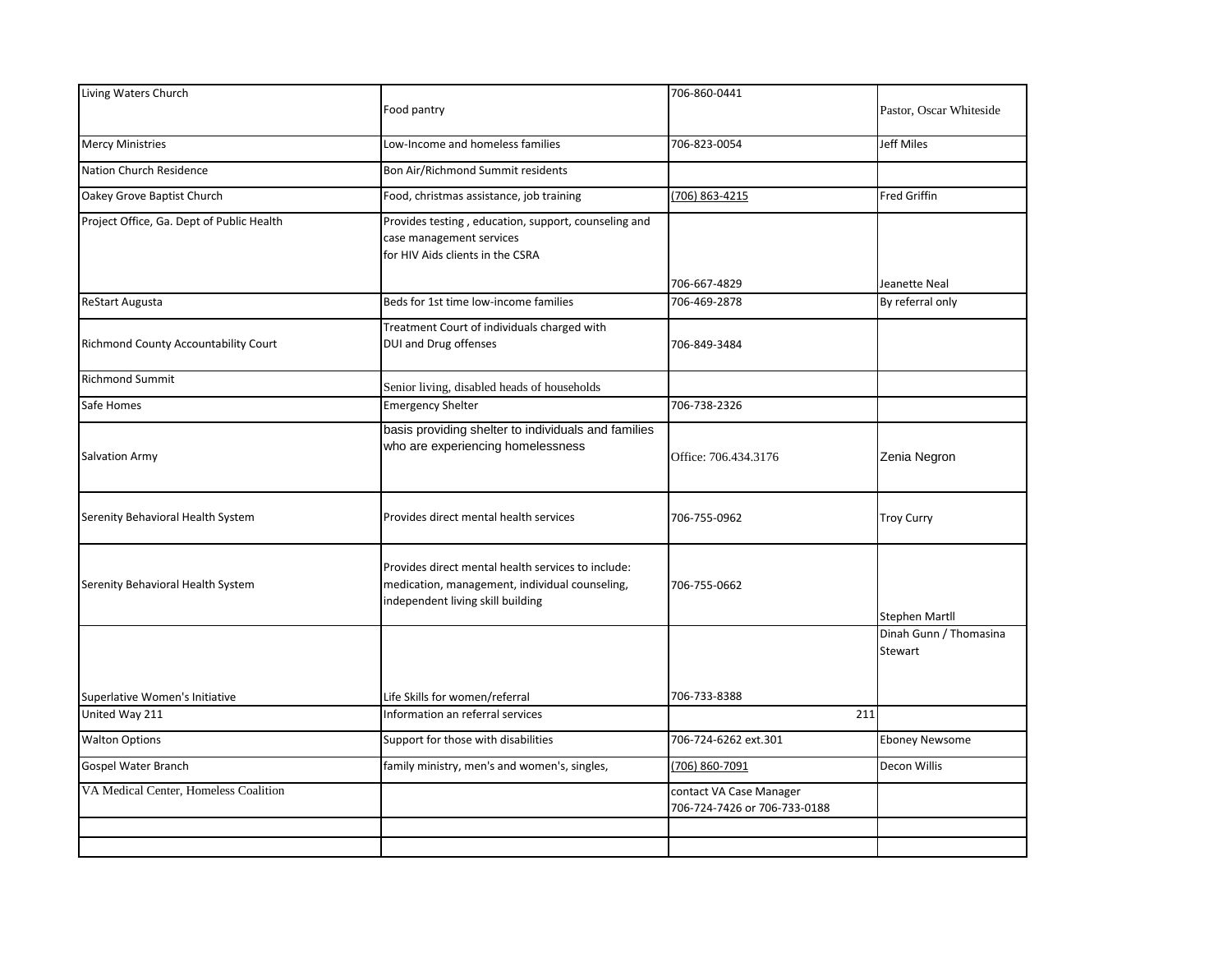| ,我们也不会有什么。""我们的人,我们也不会有什么?""我们的人,我们也不会有什么?""我们的人,我们也不会有什么?""我们的人,我们也不会有什么?""我们的人 |  |
|----------------------------------------------------------------------------------|--|
|                                                                                  |  |
|                                                                                  |  |
|                                                                                  |  |
|                                                                                  |  |
|                                                                                  |  |
|                                                                                  |  |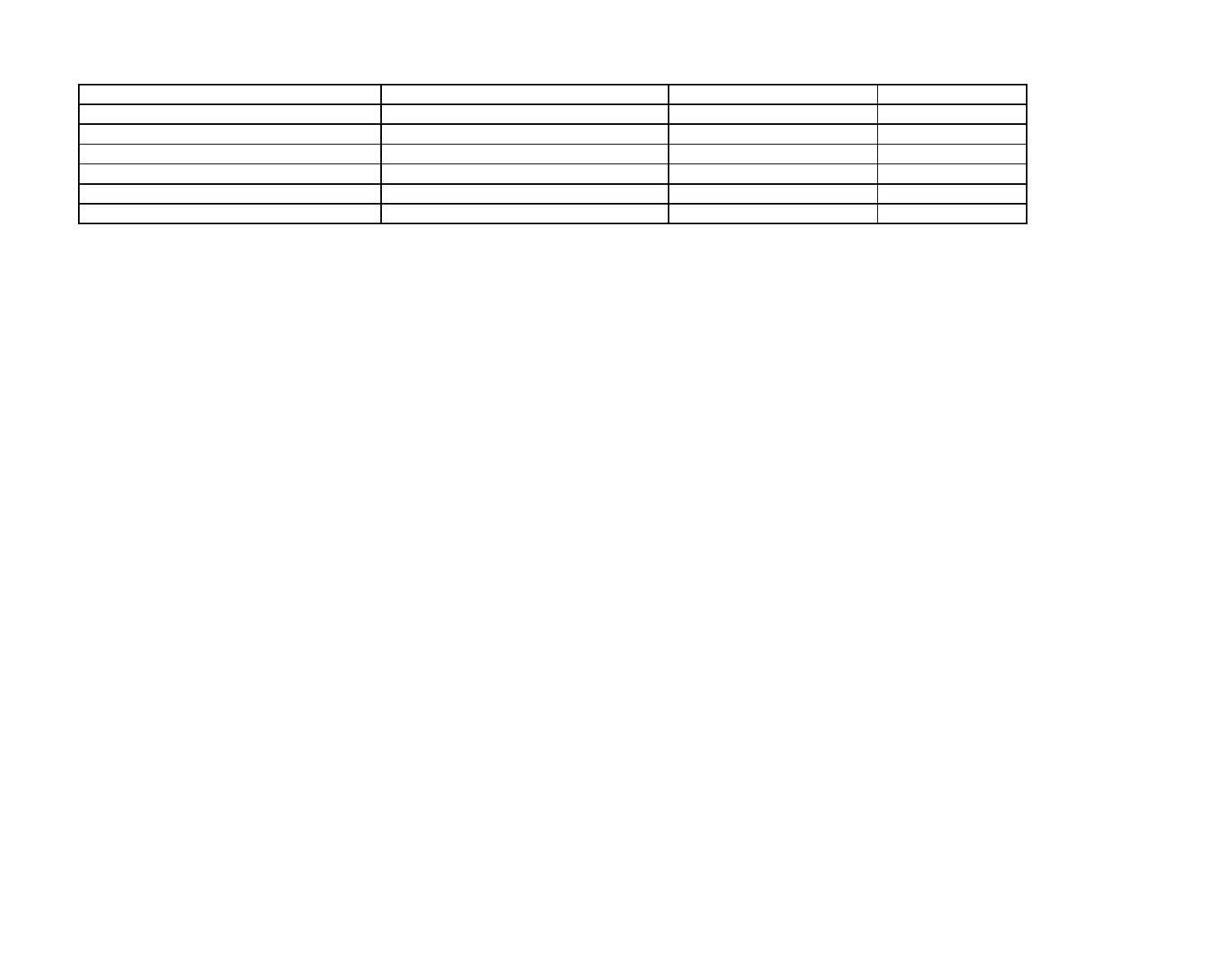|                   | E                          |  |
|-------------------|----------------------------|--|
|                   |                            |  |
|                   | <b>Contact Email</b>       |  |
|                   |                            |  |
|                   |                            |  |
|                   |                            |  |
|                   |                            |  |
|                   |                            |  |
|                   |                            |  |
|                   |                            |  |
|                   | cpc8@mindspring.com        |  |
| er for assistance |                            |  |
|                   |                            |  |
|                   |                            |  |
|                   |                            |  |
|                   |                            |  |
|                   |                            |  |
|                   | ssimms.awp@gmail.com       |  |
|                   | ctk.lutheran@icloud.com    |  |
|                   | concernedwomeninc.com      |  |
|                   |                            |  |
|                   |                            |  |
|                   | btrapp@csraeoa.org         |  |
|                   |                            |  |
|                   | vross@fccsra.org           |  |
|                   |                            |  |
|                   | familypromiseaugusta.org   |  |
|                   |                            |  |
|                   |                            |  |
|                   | mmkinnie@goldenharvest.org |  |